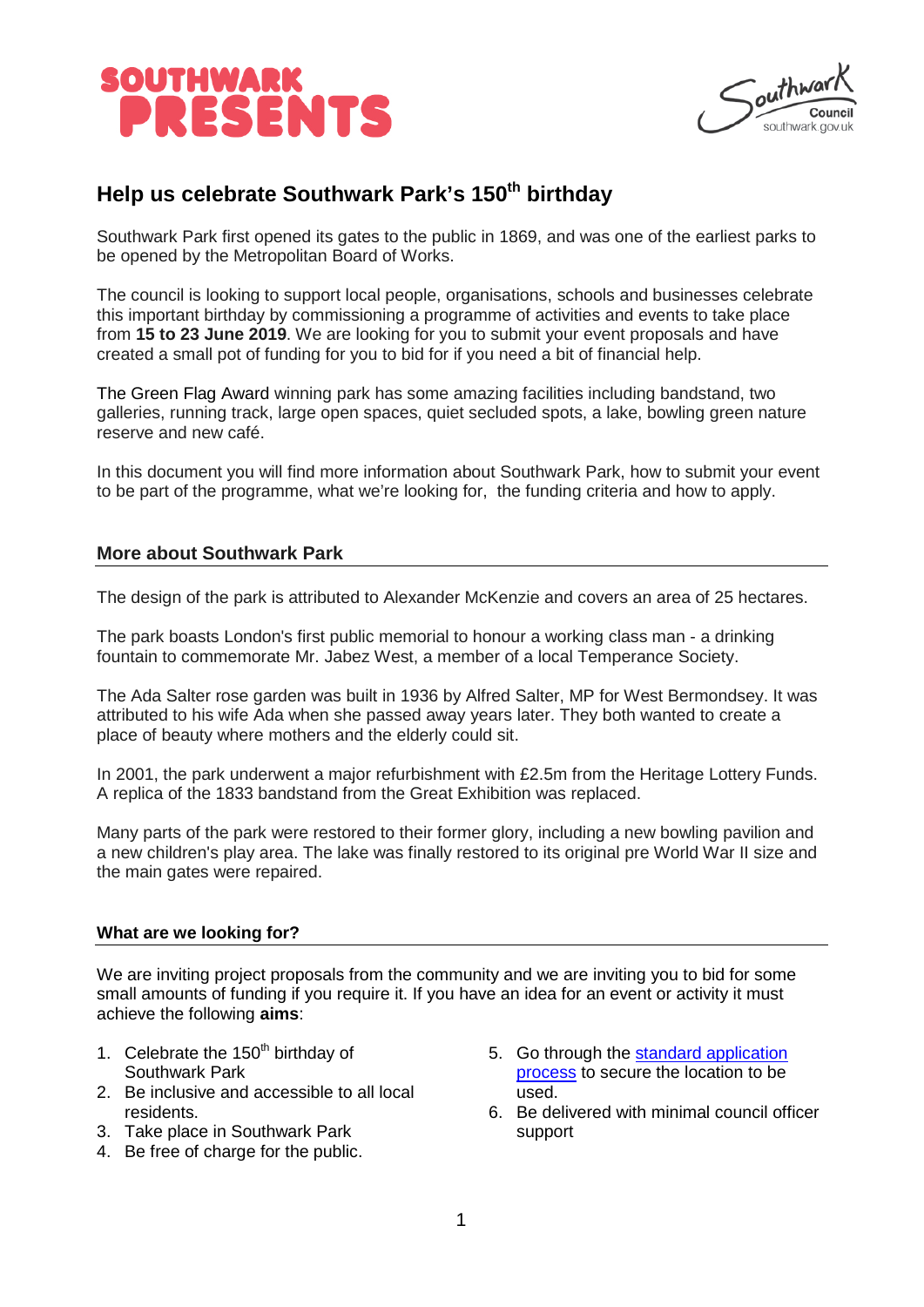The work created must culminate in a live event or activity. This could be:

- School or family event
- A bandstand concert
- Arts and craft activities and installations
- Walks and tours
- Heritage events

## **How do I submit a proposal?**

- Sport and physical activity events
- A parade
- An outdoor performance
	- …or a combination of all of these

If you have an idea please submit a proposal using the following headings:

- 1. **Proposal description** Include a description of the event and how you will achieve the six aims. Images and links
- 2. **Health and safety** How you will ensure the project or event will be safe for those working and those attending? Please include and safeguarding you will have in place.
- 3. **Marketing and communications plan** – How will you help to promote the event or project?
- 4. **Experience** Please tell us about your skills and knowledge in delivering other events and projects like the one you are proposing.
- 5. **Budget** Provide information required in the budget section below.
- 6. **Images and links**  Please send through any images or link to websites that might help us understand your proposal more or to you previous work.

## **Please note:**

- Proposals should be no more than four sides of A4, not including budget and images.
- Safeguarding children and vulnerable people is paramount. It is expected that full risk assessment will be required for this work and valid DBS accreditation in place if required.
- If you are also applying for funding you must be able to provide evidence from HRMC of appropriate company or self-employed status to ensure that the council can process payments through its financial systems. Please provide this evidence.

### **Budget**

- Whether you are applying for funding or not we want to understand your budget.
- The full commissioning budget is £5,000 and you can apply for up to £1,000. If you are asking for funding please add the figure in the *'Amount requested from Southwark Council'* section.
- All budgets presented must include full costs under the following headings:

### **Income**

- 1. Other funding (confirmed)
- 2. Other funding (unconfirmed)
- 3. Sponsorship
- 4. Other income (e.g. traders, advertising)
- 5. Amount requested from Southwark **Council**

## **Expenditure**

- 6. Activity/creative content
- 7. Costs of any participatory activity
- 8. Infrastructure (e.g. power, chairs)
- 9. Security, stewarding & safety provisions
- 10. Co-ordination
- 11. Access and welfare provision
- 12. Marketing and communications
- 13. Contingency